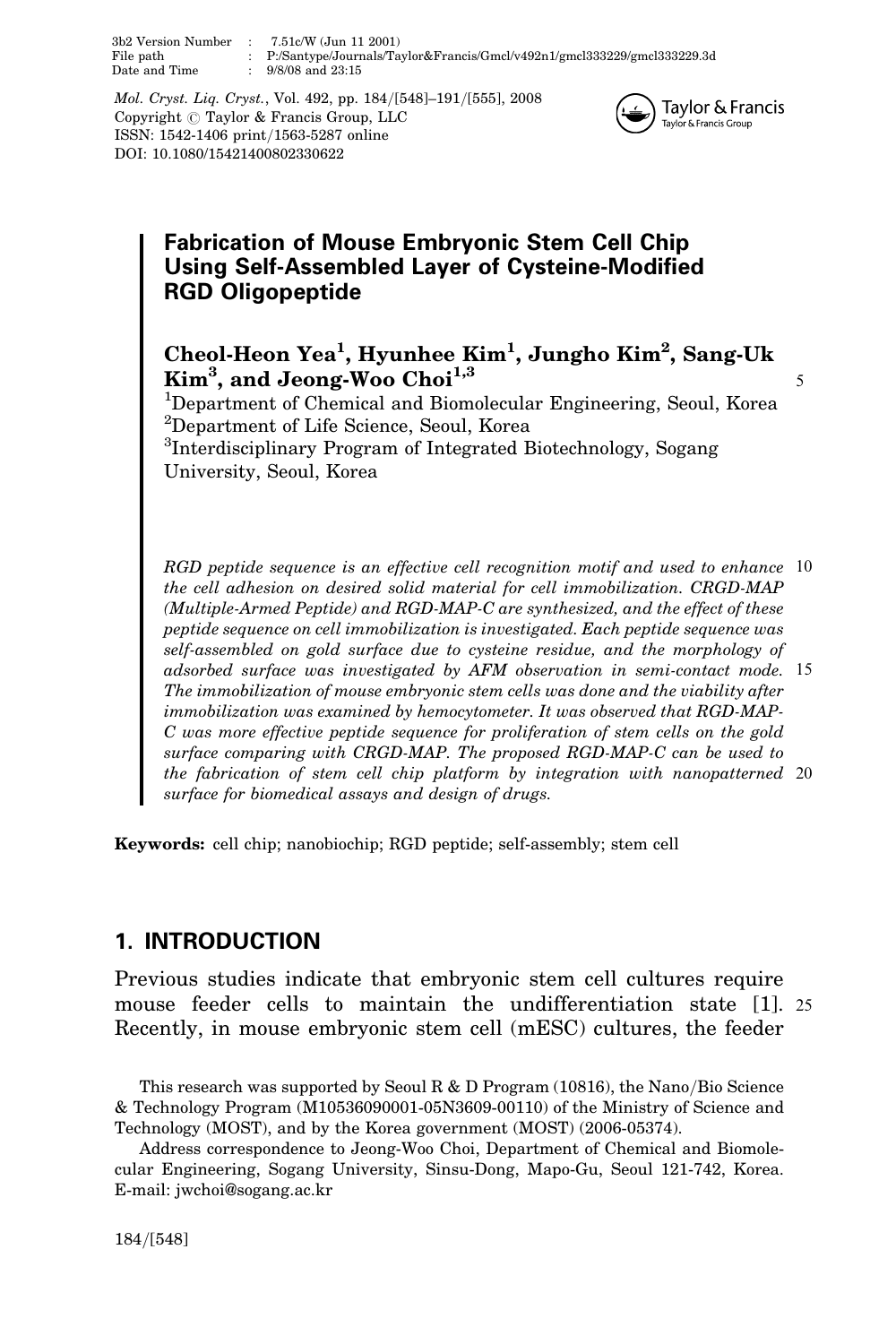layer can be replaced by addition of cytokine and immobilization on extracellular matrix (ECM) secreted by embryonic fibroblasts [2,3].

Extracellular matrix protein and poly-L-lysine (PLL) have been known as cell adhesion materials and used to coat artificial surfaces 30 [4]. However, due to their polymeric nature, they are not effective materials for the nano-pattern which can affect cell proliferation [4,5]. Therefore, small and efficient cell adhesion materials are required. The Arg-Gly-Asp (RGD) sequence is one of the most effective cell recognition motif and used to stimulate cell adhesion on artificial 35 surfaces derived from ECM such as collagen, fibronectin, and tenascin C [6,7]. and involves in a cascade of four overlapped reactions such as cell attachment, cell spreading, actin-skeleton formation, and focaladhesion formation—and which is important for transmitting signals related to cell behavior and the cell cycle [6–9].  $40$ 

In the present study, we used two kinds of cysteine-modified RGD oligopeptides, namely CRGD-MAP (multiple-arm peptide), RGD-MAP-C and immobilized directly on gold surface to observe the effect of peptides on stem cell culture. The surface topography images of fabricated peptides were investigated by atomic force microscopy (AFM) 45 and the effect on cell proliferation was examined by cell counting method. Our data showed that cysteine-modified RGD-MAP peptide can maintain the mESC without feeder layer and has effects on cell proliferation.

### **2. EXPERIMENTAL DETAILS** 50

#### 2.1. Material

Synthesized peptides (CRGD-MAP, RGD-MAP-C) were provided by from Peptron (Korea). These peptides were prepared by solid phase peptide synthesis using standard 9-fluorenylmethyloxycarbonyl (Fomc) chemistry. High performance liquid chromatography (HPLC) 55 analysis indicated that the synthetic peptides were at least 95% pure. The peptides were dissolved in phosphate-buffered saline (PBS; pH 7.4). Other chemicals used in this study were obtained commercially as the reagent grade. Water used throughout this study was deionized with a Millipore Milli-Q water purifier operating at a resistance 60 of 18 M*X*.

### 2.2. Peptide Immobilization

Gold substrate was prepared by DC magnetron sputtering on the silicon substrate. Before gold sputtering, chromium (Cr) was sputtered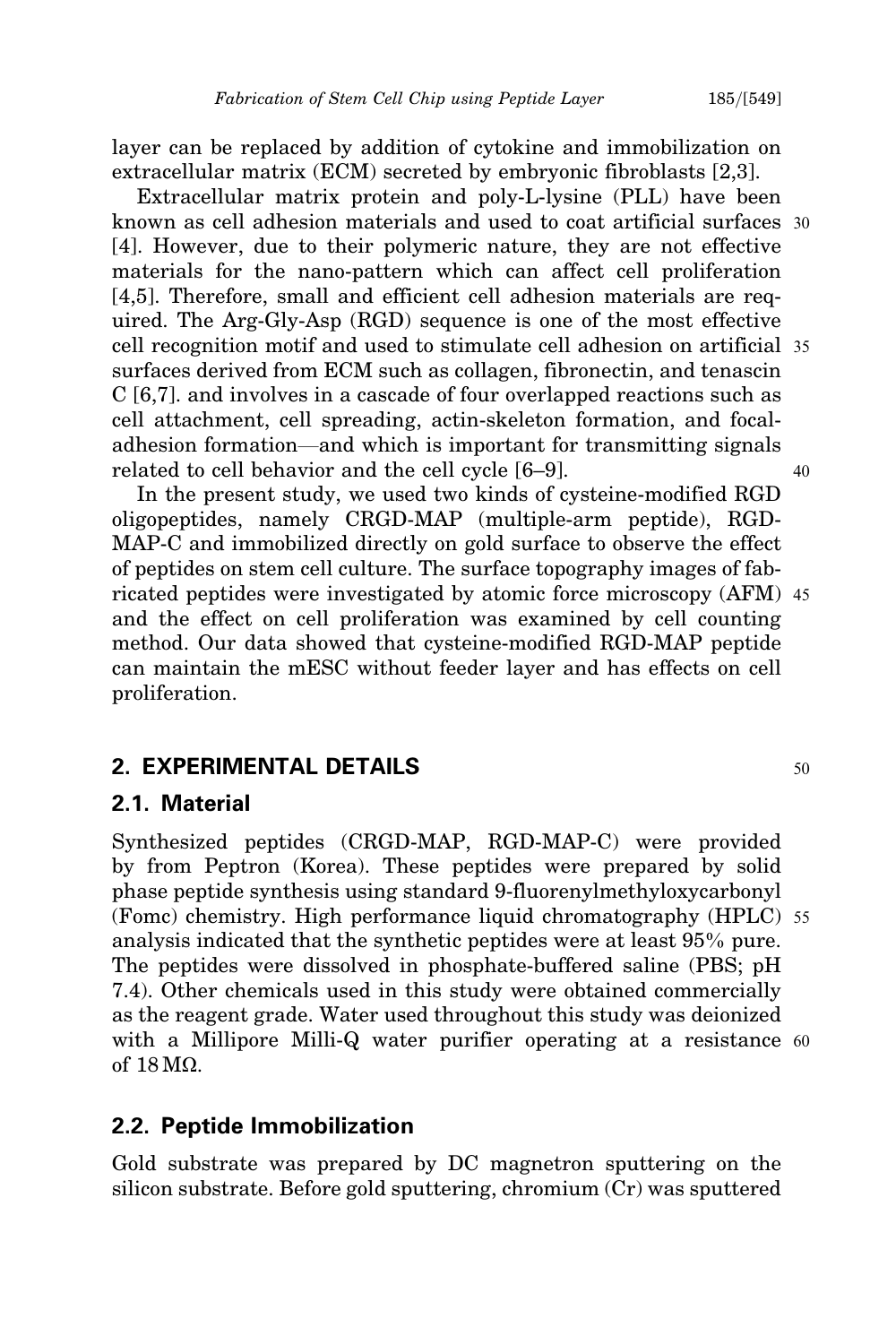$186/[550]$  C.-H. Yea et al.

on the silicon to promote the adhesion of Au. The thickness of Au and 65 Cr film was 43 and 2 nm, respectively. Before the fabrication of oligopeptide layer, the Au surface was cleaned using piranha solution (70% vol  $H_2SO_4$  and 30% vol  $H_2O_2$ ) as cited reference [10]. A thin film of peptide on the gold surface was fabricated by submerging the substrate into the solutions for  $12 h$ . The concentration of peptide was 70 used as described before [11]. And then, the prepared oligopeptidesmodified gold surfaces were washed with phosphate buffered saline (PBS) and dried under  $N_2$  gas.

# 2.3. Cell Culture and Cell Counting

mESC, J1 cells were cultured in Dulbecco's modified Eagle's medium 75 supplemented with 15% FBS, 1 mM sodium pyruvate,  $10^{-4}$  M 2-mercaptoethanol,  $1 \times$ nonessential amino acids, and  $1{,}000U$  of leukemia inhibitory factor (LIF) per ml on peptide-coated golds at  $37^{\circ}$ C and  $5\%$  CO<sub>2</sub>.

To determine the cell density of the immobilized cells, cell suspen- 80 sions was mixed with the trypan blue solution and allow standing 5 minutes. Then viable cells were counted using hemacytometer.

# 2.4. Topological Analysis by AFM

Surface topography of Au substrate, CRGD-MAP, RGD-MAP-C modified surface were investigated with AFM (NTEGRA spectra, NT-MDT, 85 Russia) with semi-contact mode at room temperature under air conditioning. Images were acquired at a scan rate of 1 Hz.

# 3. RESULTS AND DISCUSSION

# 3.1. New Oligopeptide Design

Figure 1 shows schematic representation of direct assembling of 90 cysteine–modified peptides onto gold surface and the immobilization of mESCs on peptide layers. RGD peptide sequence is well known as the most effective cell recognition motif, which mediates cell adhesion, spreading, and actin-filament formation [5–12]. However, the immobilization of RGD peptide onto gold surface is required other complicated 95 process due to absence of functional group. Recently, several study groups have used a cysteine residue for the preparing oriented molecules on the gold surface via the thiol-gold interaction. In this study, we designed new RGD oligopeptides, CRGD-MAP and RGD-MAP-C. Figure 2 showed the synthesized peptide entailed the organization of 100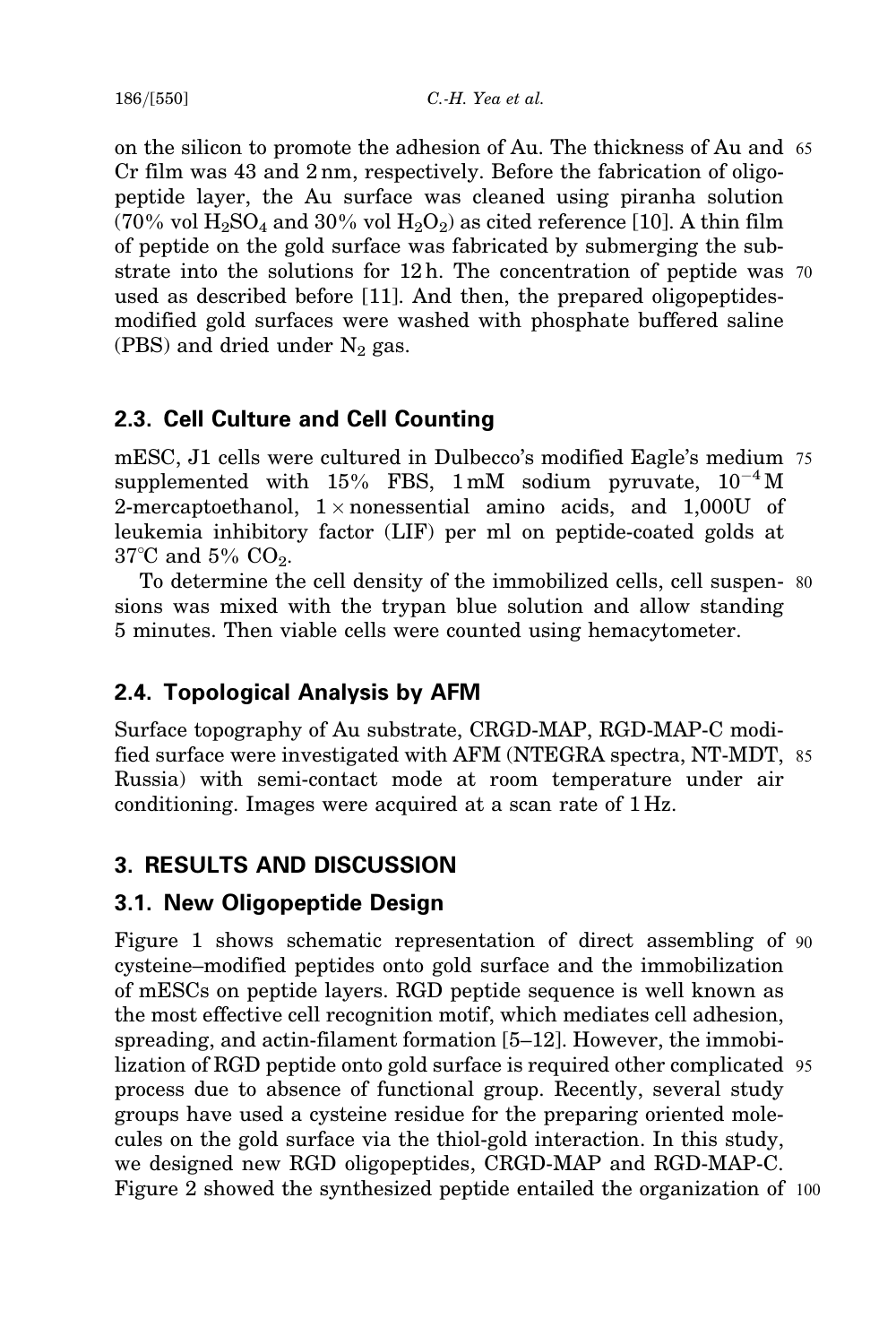

FIGURE 1 The schematic representation of the cell immobilization on oligopeptide- modified gold substrate.

amino acids, especially cysteine exposure towards orientation or positional effect of peptide with MAP on the gold surface.

## 3.2. AFM Analysis of Oligopeptide-Modified Gold Surface

Figure 3a shows the surface topography of a clean bare gold substrate and Figures 3b and 3c show the surface topographies of CRGD-MAP 105 and RGD-MAP-C respectively. CRGD-MAP and RGD-MAP-C showed morphological change on the gold clusters (Figs. 3b and 3c). CRGD-MAP which has four branched peptides could be stably bound on the

FIGURE 2 The synthesized peptides configuration including organization of amino acids sequence.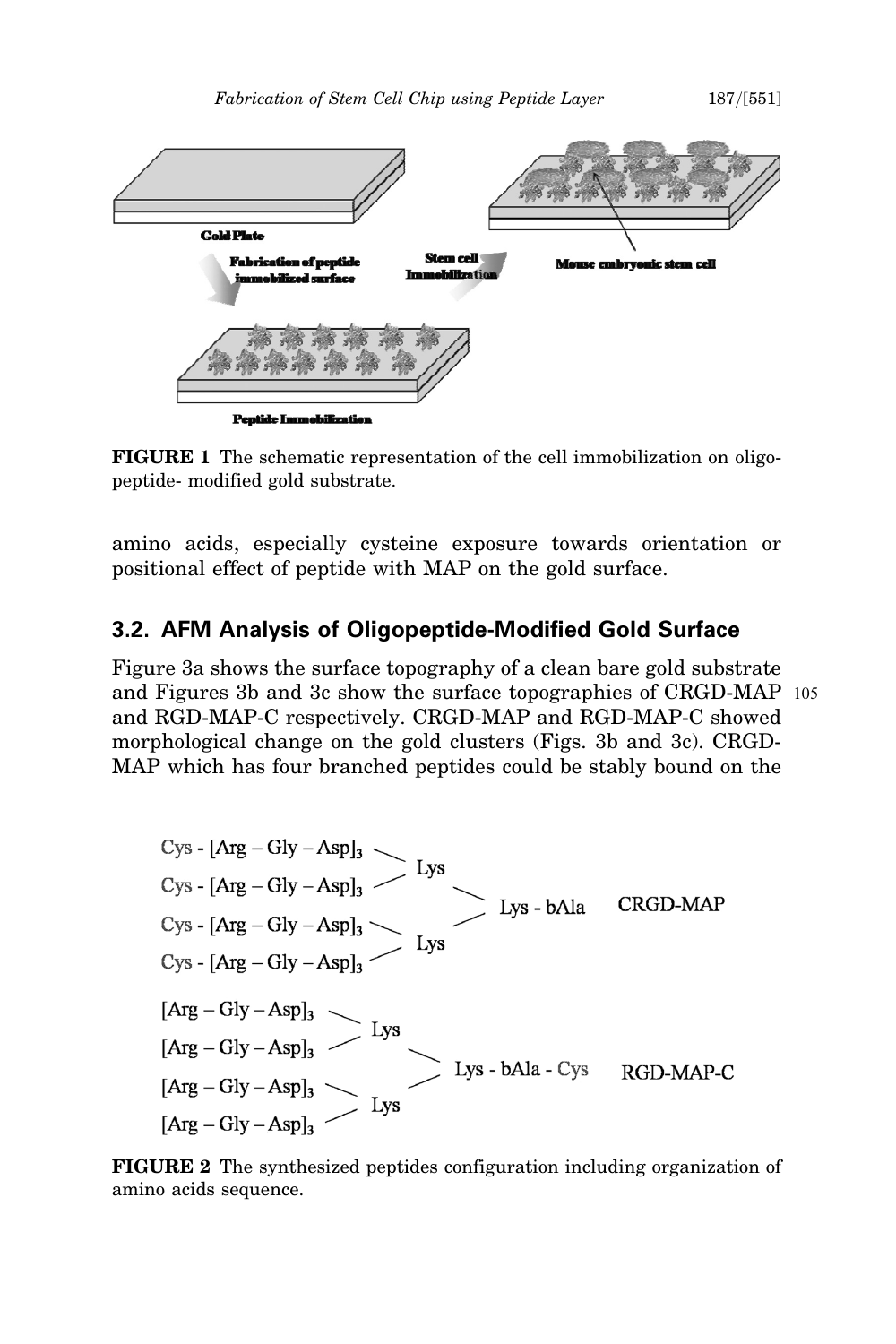

FIGURE 3 AFM image of cysteine-modified peptides on (a) Bare gold, (b) CRGD-MAP and (c) RGD-MAP-C.

gold substrate, but RGD-MAP-C which has only one cysteine residue and the exposed branch peptides can not be bound evenly. This may 110 explain the higher roughness of RGD-MAP-C–modified layer than that of CRGD-MAP layer.

### 3.3. Mouse Embryonic Stem Cell Culture on the RGD MAP-Modified Gold Surface

Figure 4 shows the effects of the cell adhesion on the bare gold and 115 each peptide-modified gold surface, which were investigated after 2 days of incubation by optical microscope. The mouse embryonic stem cells on bare gold are almost detached from surface (Fig. 4a), whereas the cells on other peptide-modified surface showed good cell morphology (Figs. 4b and 4c). 120

In Figure 4b, however, the cells are showing black-colored boundary cell line which means that the cell is not attached well on the surface.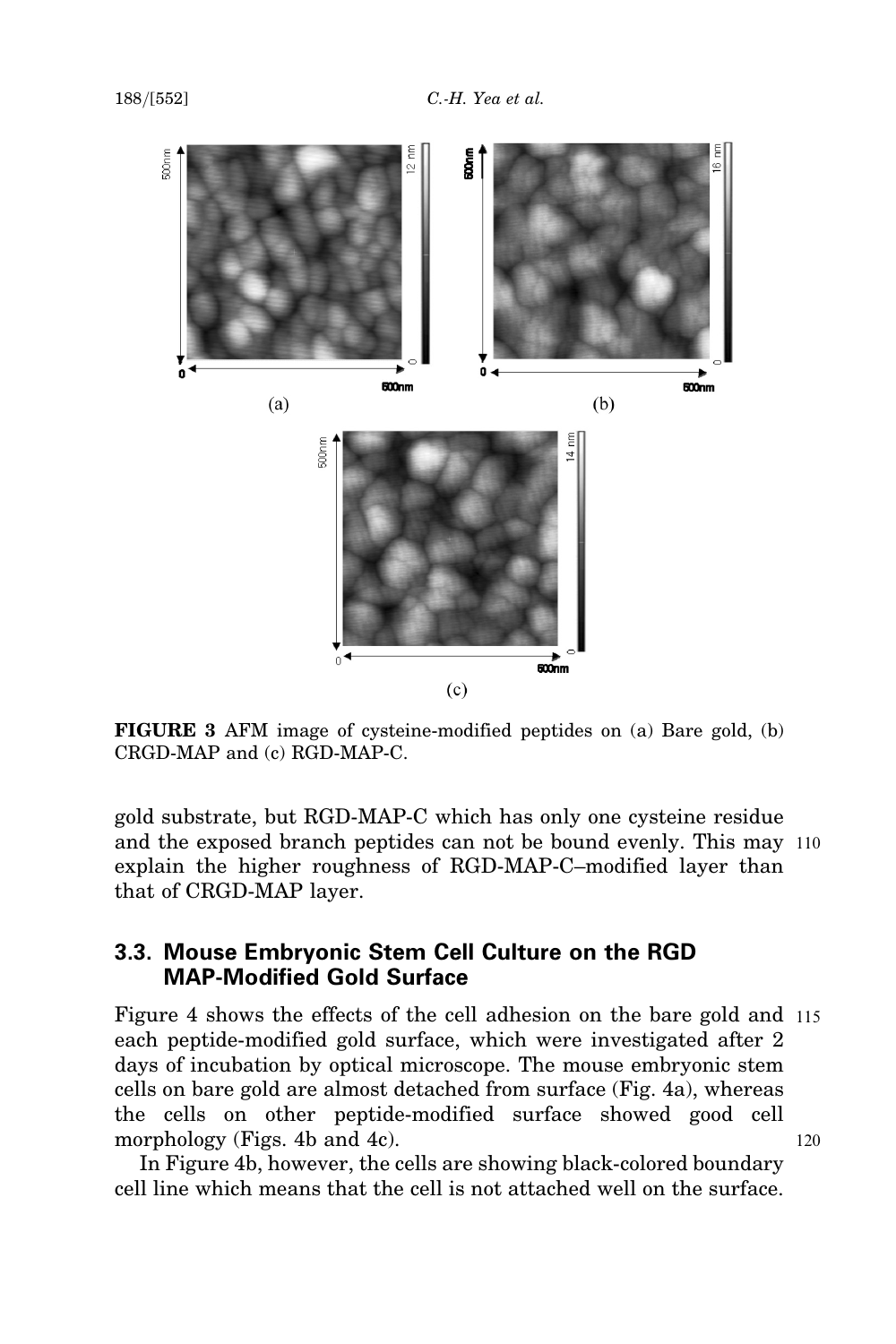

 $(a)$ 

 $(b)$ 



 $(c)$ 

FIGURE 4 Morphology of mESC on (a) Bare gold, (b) CRGD-MAP and (c) RGD-MAP-C.

And the black-colored boundary cells are often going to death. Same kinds of cells are also showing in Figure 4a.

Cell counting method was used to determine the viability of cells. 125 Figure 5 showed the effect of various cysteine modified peptides on mESC proliferation and these results can be explained that RGD-MAP-C has significant effect on the stem cell proliferation due to the 4 branched peptides which can make highly density of RGD peptide surface. However, CRGD-MAP showed comparatively less 130 than that of RGD-MAP-C since the active sites face to gold substrate surface.

Since the peptide size of RGD-MAP-C is small enough to maintain the surface of nanopatterned substrate, the proposed peptide sequence can be applied to fabricate the platform surface of cell chip by the inte- 135 gration of nanopatterned surface. Currently the nanopatterned surface for biochip is being developed using nanoimprinting technique by the authors, which will be applied to fabricate the cell chip platform with the integration of the proposed peptide layer [13–16].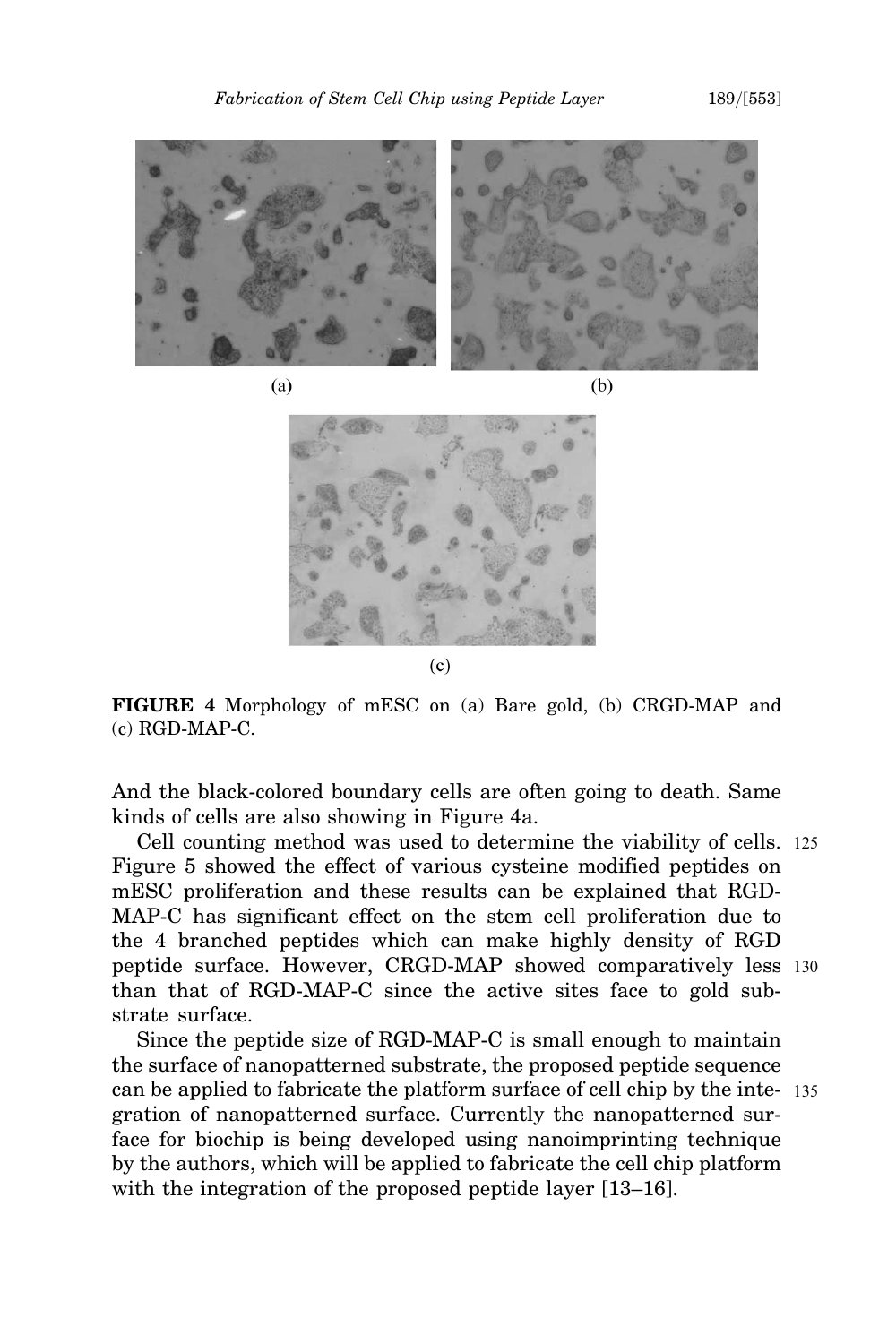

FIGURE 5 The effects of the cysteine-modified oligopeptides on the proliferation of mESC.

# **4. CONCLUSION** 140

Modification of gold substrate using biomolecule, especially peptide sequence, based on thiol-gold interaction was proposed for immobilization of stem cell in cell chip. Each peptide sequence was self-assembled on gold surface due to cysteine residue, and the morphology of adsorbed surface was investigated by AFM observation in semi- 145 contact mode. CRGD-MAP and RGD-MAP-C were synthesized, and the effects of these peptide sequences on immobilization of mouse embryonic stem cell were observed based on morphology of surface and cell viability. RGD-MAP-C was the appropriate biomolecule for the immobilization of mouse embryonic stem cell due to the effect of 150 orientation of RGD oligopeptide and exposure of the RGD active groups to the external surface when compared with CRGD-MAP. Since the peptide size of RGD-MAP-C is small enough to maintain the surface of nanopatterned substrate, the proposed peptide sequence can be applied to fabricate the platform surface of cell chip by the 155 integration of nanopatterned surface.

## REFERENCES

- [1] Thomson, J. A., Itskovitz-Eldor, J., Shapiro, S. S., Waknitz, M. A., Swiergiel, J. J., Marshall, V. S., & Jones, J. M. (1998). Science, 282, 1145.
- [2] Smith, A. G., Heath, J. K., Donaldson, D. D., Wong, G. G., Moreau, J., Stahl, M., & 160 Rogers, D. (1988). Nature, 336, 688.
- [3] Williams, R. L., Hilton, D. J., Pease, S., Willson, T. A., Stewart, C. L., Gearing, D. P., Wagner, E. F., Metcalf, D., Nicola, N. A., & Gough, N. M. (1988). Nature, 336, 684.
- [4] Bershadsky, A., Chausovsky, A., Becker, E., Lyubimova, A., & Geiger, B. (1996).  $Curr. Biol., 6, 1279.$  165
- [5] Hersel, U., Dahmen, C., & Kessler, H. (2003). Biomaterials, 24, 4385.